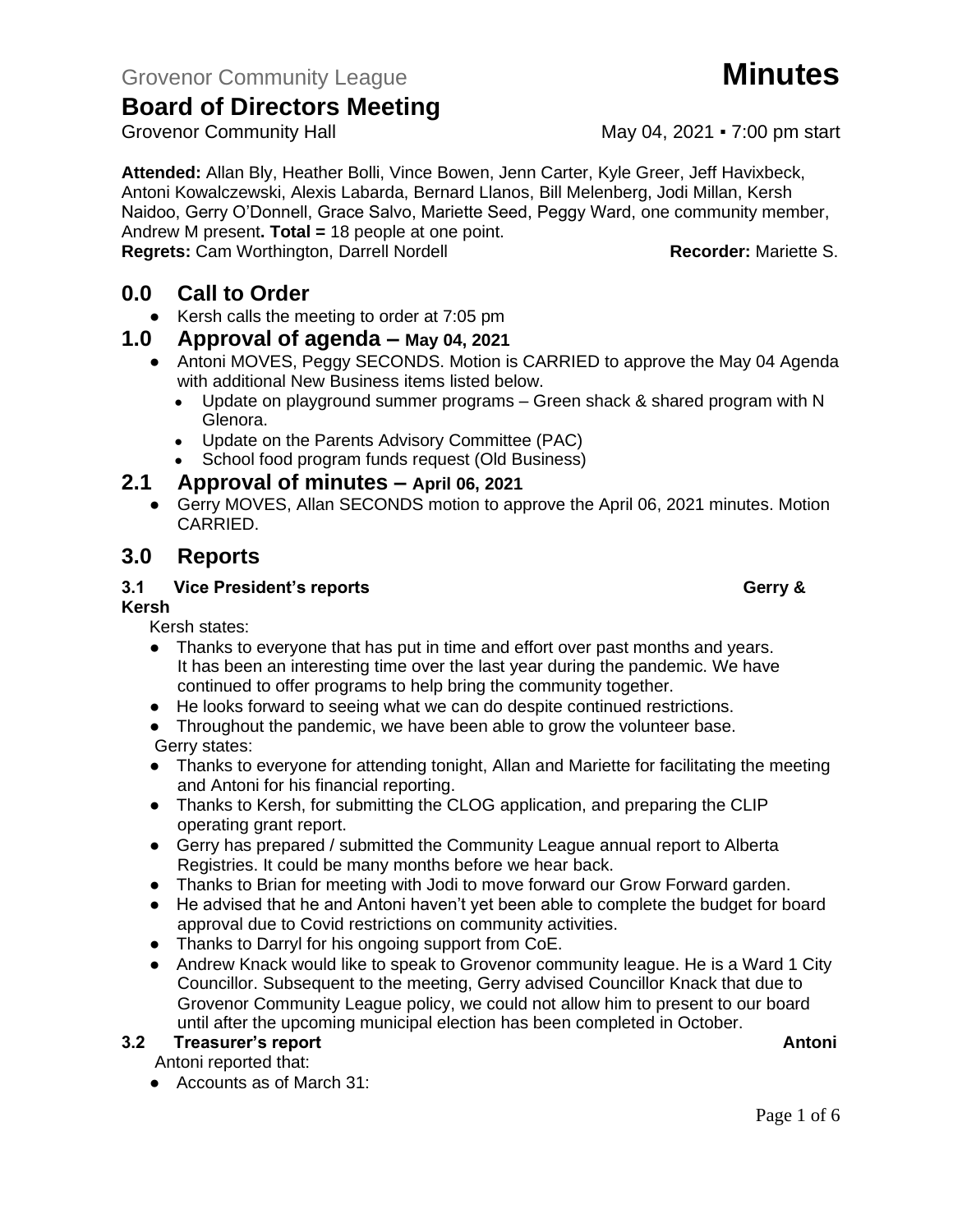Grovenor Community Hall May 04, 2021 • 7:00 pm start

- General: \$143, 906.27
- Casino: \$21,751.76
- Of note for March:
	- We had a surplus of \$67,000 from the Playground project in 2018, which has now been deposited into our general account.
	- Another \$7200 from the provincial government.

### *Action Item: x*

### **3.3 Civics report Jeff**

Jeff reports that:

- The development on 148 street, he is working with the developers for a community meeting. It is looking like the end of June. It is in the works.
- The two lots on 10024-28 142 Street now have a fence going around them so some development is pending.
- The other item is a community member reached out regarding his home-based business saying he did get his permit in appeals. His home-based business was approved.
- Gerry states the City has approved for Pizza 73 on Stony Plain Rd to serve alcohol. The board has about two weeks to submit an appeal to this matter if desired. No concerns were raised by the board at the meeting.
- There has been an approval for rezoning low-rise apartment on 107A Ave, borders 145 & 144 Street (appears to be in McQueen).

### **3.4 City of Edmonton Darrell**

Darrell sent a report which is in the May Grovenor Google drive folder.

- Park maintenance cycle is beginning.
- Stormwater management facilities have a naturalization process underway in the city. Important for bees, birds, and vegetation. Also reduces stormwater runoff and flooding.
- Summer program hours: Grovenor Green shack is currently planned for 2:30-5:30.
- Spray parks will open this year pending permissions. Begin commissioning in June.
- The City is finding our way forward for safe activities this year.
- https://drive.google.com/drive/folders/1pEvWabYltZ3NWK9Ai4zLMbBFXG4J34ET

### **4.0 Old business**

### **4.1 Social update Grace**

Grace stated:

- Community member Jillian approached her to coordinate a scavenger hunt.
- She sent a link to a registration form to the board.
- Jillian was wondering about having a budget for prizes.

**Motion:** Grace MOVES to provide \$250.00 for equipment and prizes for flower scavenger hunt. Mariette SECONDS the motion. APPROVED.

The walking group is ongoing every Monday evening at 6:30.

*Action Item: Jillian to submit expense receipts. Antoni to reimburse with cheque.*

### **4.2 Programs update Cassidy**

Cassidy absent:

- He sent out a poster for a cleanup event on May 16.
- The City has run out of their cleanup kits.
- Heather to cleanup post poster online. It is being updated.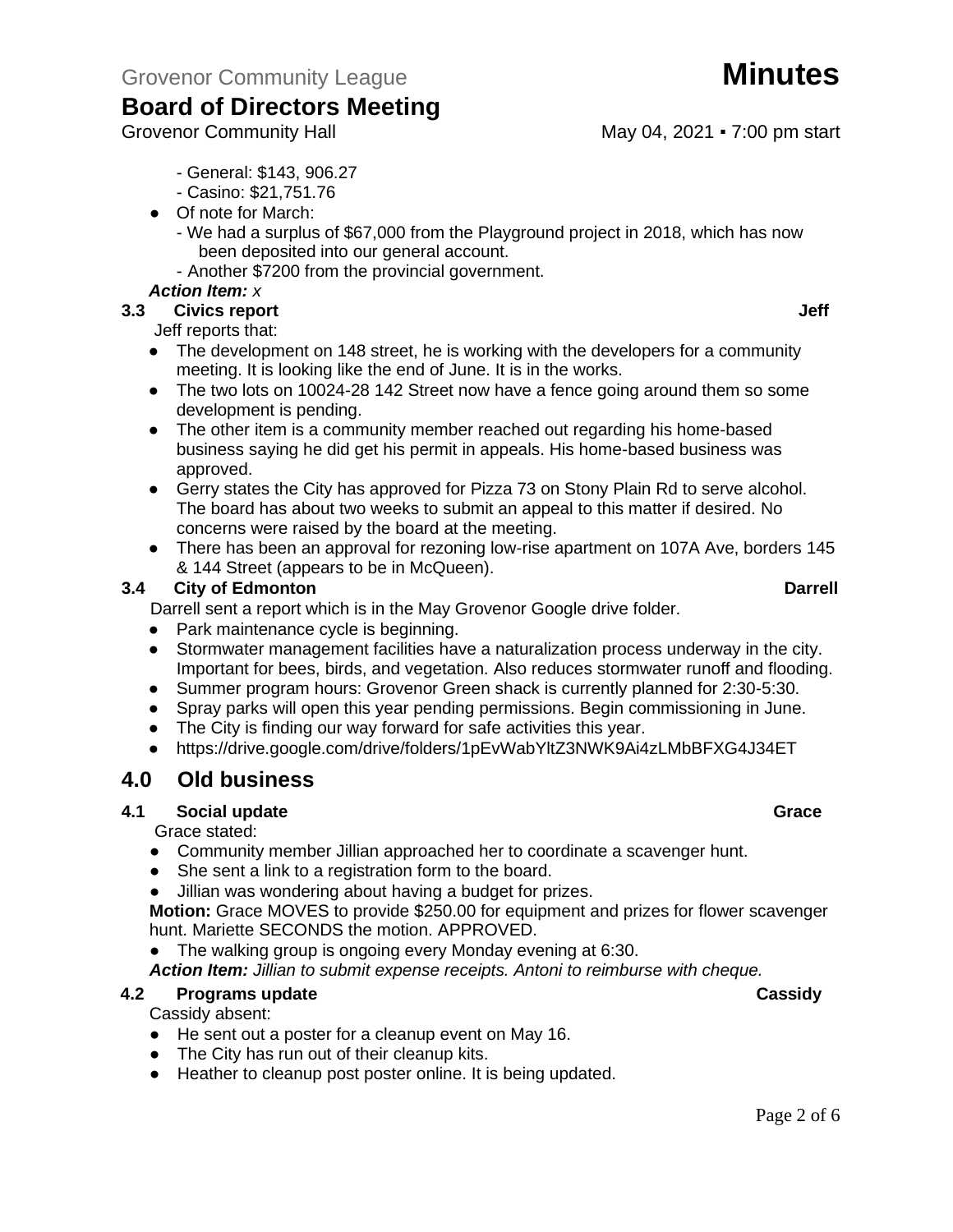### **4.3 Ice rinks update Kyle**

Kyle reported that:

- There is not much going on at the rink. He is getting ready to do maintenance projects such as sidewalk, eavestrough, roof of shed, etc.
- Amanda has removed the graffiti that was spray painted on the hall.
- Allan states a company coming to the rink to determine why cameras are not working. *Action item:*

# **4.4 Valley Line LRT & EPCOR infrastructure project Allan**

Allan reported that:

- Epcor is actively rebuilding the underground utilities near Oliver square and Glenora school, and will continue to go west.
- Meetings that we have had in the past for community members on the Valley Line West LRT are going to start up again. He is planning on attending.
- The timeline seems inadequate, considering Valley line south which is a few years behind schedule.

### **4.5 Google Workspace & Website update Allan**

Allan stated:

- He will sign on the new email addresses for the new members (Grow Forward).
- Bernard and Alex have new Grovenor email addresses.
- *Action item: He may post online the woman who gives away food.*

# **4.6 Proposed Neighbourhood Clean-up project in May Cassidy**

Cassidy absent:

● See Item 4.2 above.

### **4.7 Newsletter update Bill**

Bill reported that:

- We are looking at a May 28 deadline for submission for the next issue.
- Delivery expected to be the following week.
- Request to have Jeff write an article on Civics.
- Facebook buy nothing group suggested to talk about that in newsletter.
- Alex/Dianne to write something about neighbourhood.
- Honey producers exist in Grovenor; potential topic to write about. Also, hen keepers. *Action Item: Heather to write about hens.*

*Action Item: New pictures are needed of Kersh and Gerry. Both to provide to Bill.*

### **4.8 Stony Plain Road and Area News Network Bill**

Bill stated:

- Their deadlines correspond to ours.
- Bill will touch base with them and find out what they want.

*Action item: Bill to follow up with SPANN.*

### **4.9 Grovenor CL Casino 2021 status update Jennifer/Heather**

● No update received.

● No information. Jennifer states that she is not sure if she is listed at Casino. *Action item: Gerry to forward Jennifer Rosa's email for Jenn to get registered.*

### **4.10 142 Street crosswalk update Kersh**

Kersh reported:

● Through Darryl, he has been working on the two crosswalks on 142nd Street.

Grovenor Community Hall May 04, 2021 • 7:00 pm start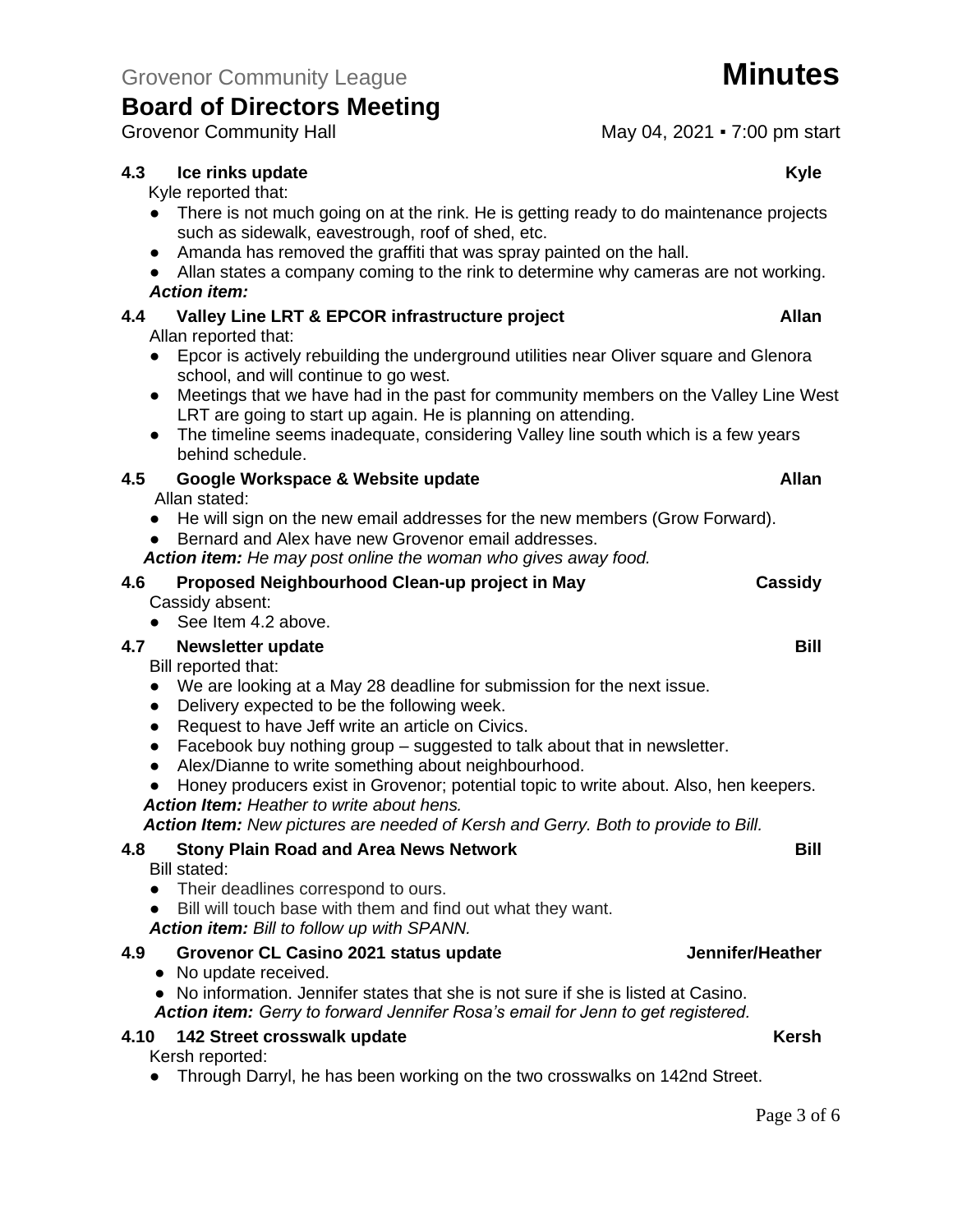Grovenor Community Hall May 04, 2021 • 7:00 pm start

- We pushed back on the response the City gave us saying they were not going to do a crosswalk light upgrade at this time.
- Now City says they will do updates at the crosswalk, put up additional signs and do Zebra crosswalk on the roadway.
- Signs (on light posts) unfortunately are not high intensity, but we have been advised meet the traffic standards (black and white reflective type).
- We questioned why that is, however, additional signage is an improvement of sorts and better than no action at all.
- The pedestrian signs have gone up along the road, but nothing done on the actual road/crosswalk with respect to the zebra crossing. This is expected later this summer.

### **4.11 Food program fund request from school**

● Gerry has heard from the school. They are asking for the second installment that we previously approved for the school food program. He asked Antoni to process a \$750 cheque payable to Grovenor School for the Nutrition Program.

*Action Item: Antoni to prepare cheque for Grovenor school.*

### **4.12 Other old business All**

x reported:

 $\bullet$  n/a

### **5.0 New business**

### **5.1 Grants - CLIP, CLOG, Governor Spring Cleaning Up Kersh** Kersh reported:

- All the grant applications have been completed. Many people have contributed with paperwork including Antoni, Gerry, Peggy. Thank you to them.
- The 2017 CLIP report reconciliation is now done.
- All expenses incurred from June 2017 up to Nov 2020 have been utilized to meet the required total expenditure of \$92,422 (\$46,211 from grant proceeds received, plus \$46,211 of the leagues own money)
- We still have to spend \$34,000 for two CLIP grants that came through for 2018 & 2019 that totalled approximately \$17,000. (\$17,000 from the grant and \$17,000 from the leagues own money as the program requires a 50% matching)
- We will have to reconcile 2018 very soon, however with expenditures from Nov 2020 onward being minimal due to Covid, we will request extension so that we don't have to return funds to the CoE.
- As we still have funds from 2018 & 2019 that have yet to be spent, an application for 2021 was not completed. This was also as we received the reimbursement from the playground project.
- We also expect to receive about \$10,000 for the 2021 Community League Operating Grant that was completed.
- We expect to receive \$600 for the 2021 Community Clean Up Grant that was completed.

*Action Item: x*

### **5.2 • Grovenor Spring Clean Up - possible dates Kersh** Kersh Kersh reported:

- We didn't hold the event last year due to Covid.
- Do we want to hold it this year? Maybe late May or June or Fall? Suggested to defer.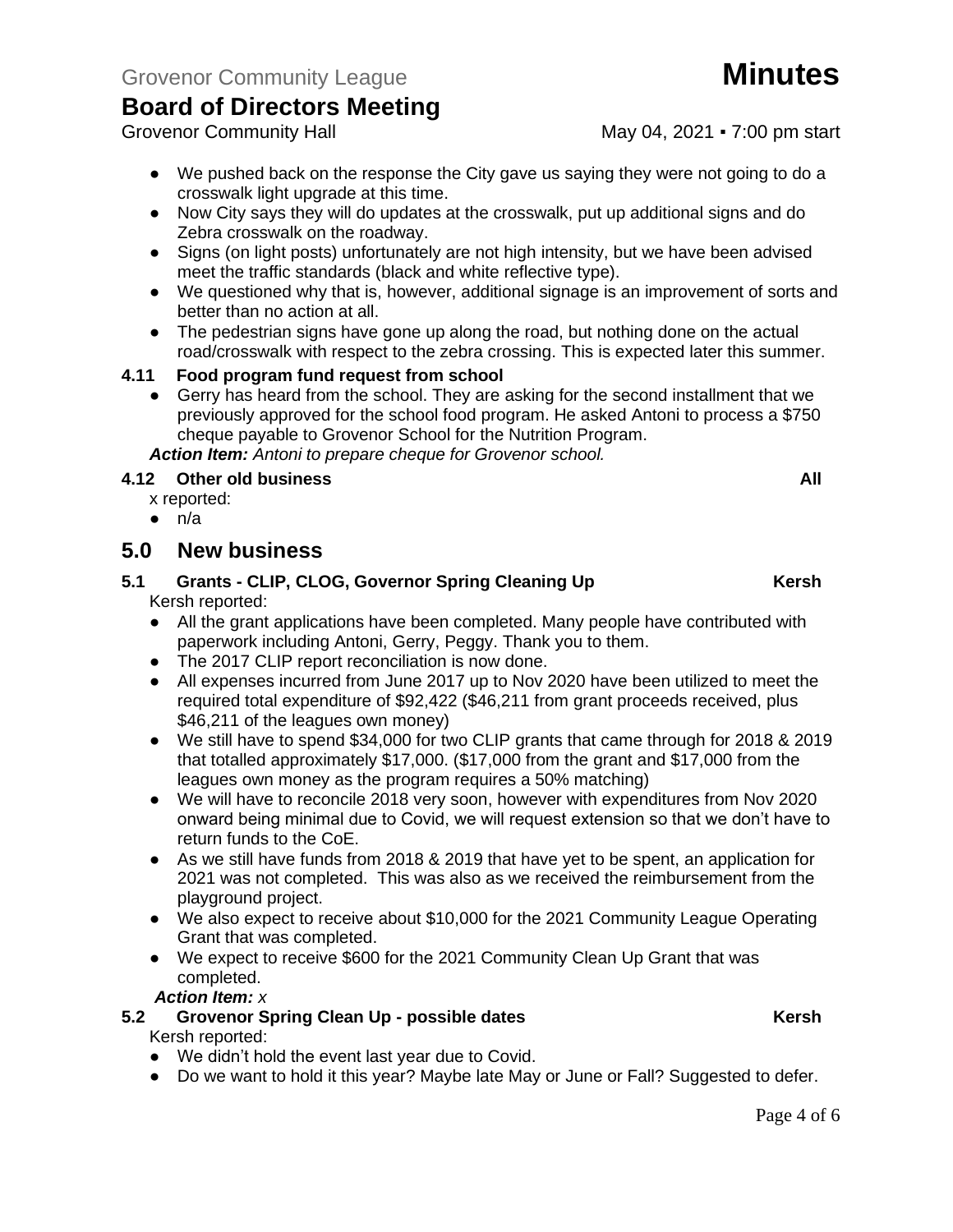Grovenor Community Hall May 04, 2021 • 7:00 pm start

- It does bring out a lot of people and is an important to clean up our alleys, etc.
- It is mentioned that the City does their own Big Bin events; previously in 2020 at Coronation for example.

*Action Item: To monitor future dates for the Clean Up event.*

*Action Item: To find out where the City is having their cleanup events.*

### **5.3 Grow Forward Grovenor Garden – nominate Jodi Millan All**

- Brian chose to step away from the role after being in it for a number of years.
- Jodi Millan is interested in assuming the role, along with her daughters.

**Motion:** Kersh MOVES that Jodi Millan is nominated into the role of Garden Coordinator. Heather SECONDS. APPROVED

- Jodi says her daughters go to Grovenor school. She has met with Brian.
- She is asking about the designated beds that were implemented last year, saying it didn't really go well last year. Family specific gardens were pillaged.
- There is a group of 10-12 regulars that work on the garden, Gerry states.
- She has started a Facebook page called Grow Grovenor and other social media sites.
- She is meeting with Eric Isaac, community garden coordinator with CoE.
- She is on track to get in touch with Sustainable Edmonton.
- Planting schedule at community league boxes Saturday May 29 is the date.

● A request for \$500 for supplies. Apache Seeds gives us a 15 % discount it is stated. **Motion:** Jodi MOVES to spend up to \$500 for garden supplies at Apache Seed. Mariette SECONDS. Motion APPROVED.

- Community Garden link can be created on the website, Allan states.
- Discussion around the Gardens in Bloom project to determine if Jodi could collaborate with Grace on this project.
- Jodi to touch base with Grace re May events.<br>5.4 PAC report

### **FAC report 6.4 PAC report 1.4 PAC report**

Heather reported that:

- There are reports of a lot of dogs in the school yard. The principal would like help with this.
- Gerry says he asked Darryl and the City what could be done. The CoE advised that the Edmonton Public School Board would need to deal with this matter on their own. The city would not be providing the signage.
- Our community league would also not be provided physical signage by the City. It is recalled that Grovenor CL was going to do signs at one time with the help of the City. Kersh/Gerry to resume this discussion and investigation offline to determine next steps.
- The City has sent templates for soft signage such as for posting online.
- Mentioned to consider using the rink for a dog off-leash area.
- Despite the previous proposal to use the rink for an off-leash area, apparently the City bylaws strictly prohibit use of parkland unless posted otherwise, as well as in sports facilities such as ice rinks, soccer fields, ball diamonds, etc.

*Action Item: Kersh and Gerry will meet offline to discuss dog sign issue.* 

### **5.5 Summer Programs**

- The city is asking for the Program director (Cassidy) to fill out a form for the Greenshack program to occur at Grovenor Park this summer.
- Regarding the joint summer program with N Glenora, we are interested if they are. Cassidy would need to investigate further if desired.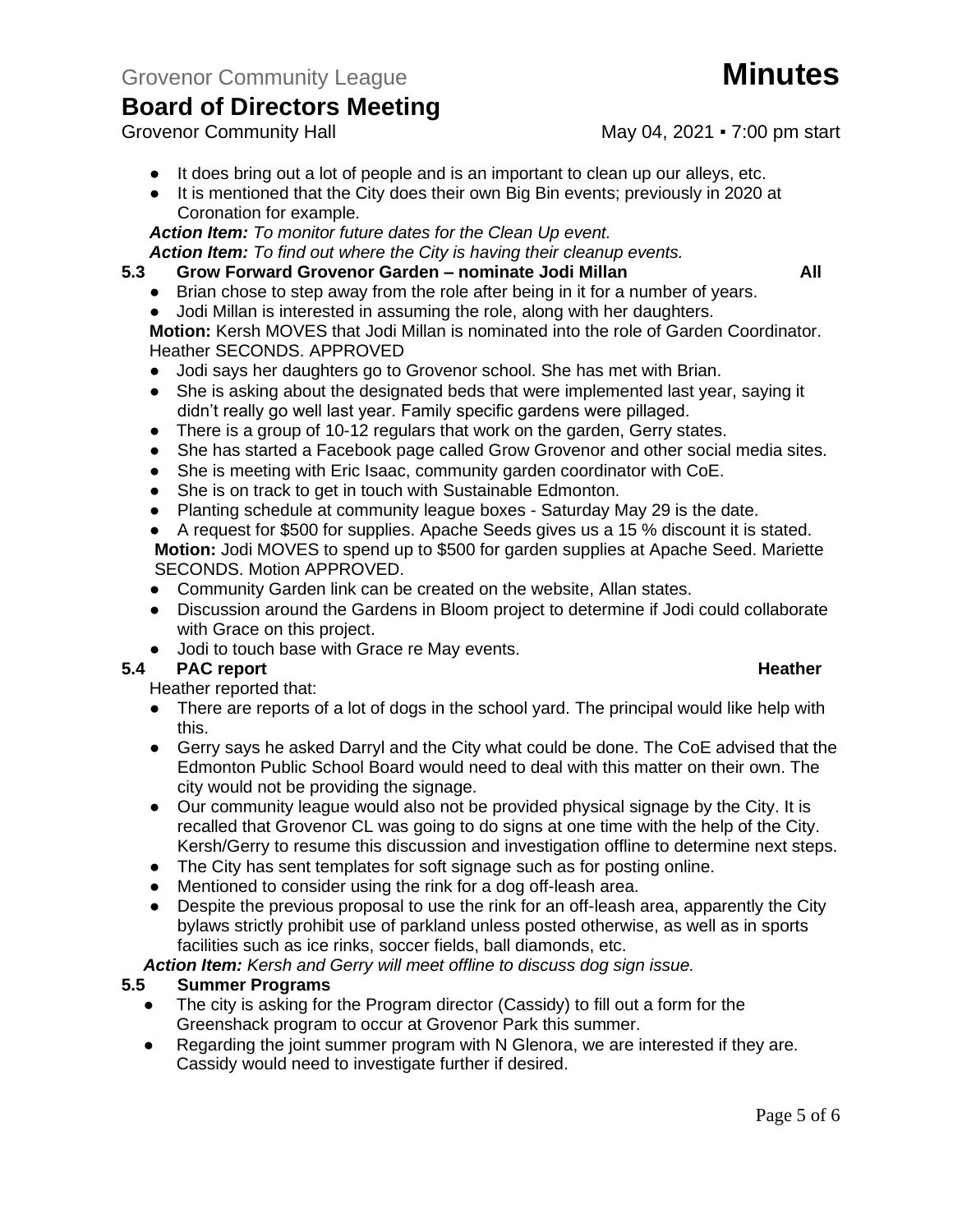# **Board of Directors Meeting**<br>Grovenor Community Hall

May 04, 2021 • 7:00 pm start

● There are safety, recruitment, and budget considerations if this does proceed. Normally North Glenora takes the lead to initiate contact and recruitment of team leads.

### **Other new business All**

 $\bullet$  n/a

### **6.0 Action Items update (for items not yet covered)**

- Walking polls?
- Sierra is the property on 148. Mark as done.
- Heather to bring contract paperwork to Allan who will scan and upload into appropriate folder.

### **7.0 Next meeting – June 01, 2021 ▪ 7:00 pm**

### **Adjourned 9:10 pm**

\*Please see March Income Statement included below.